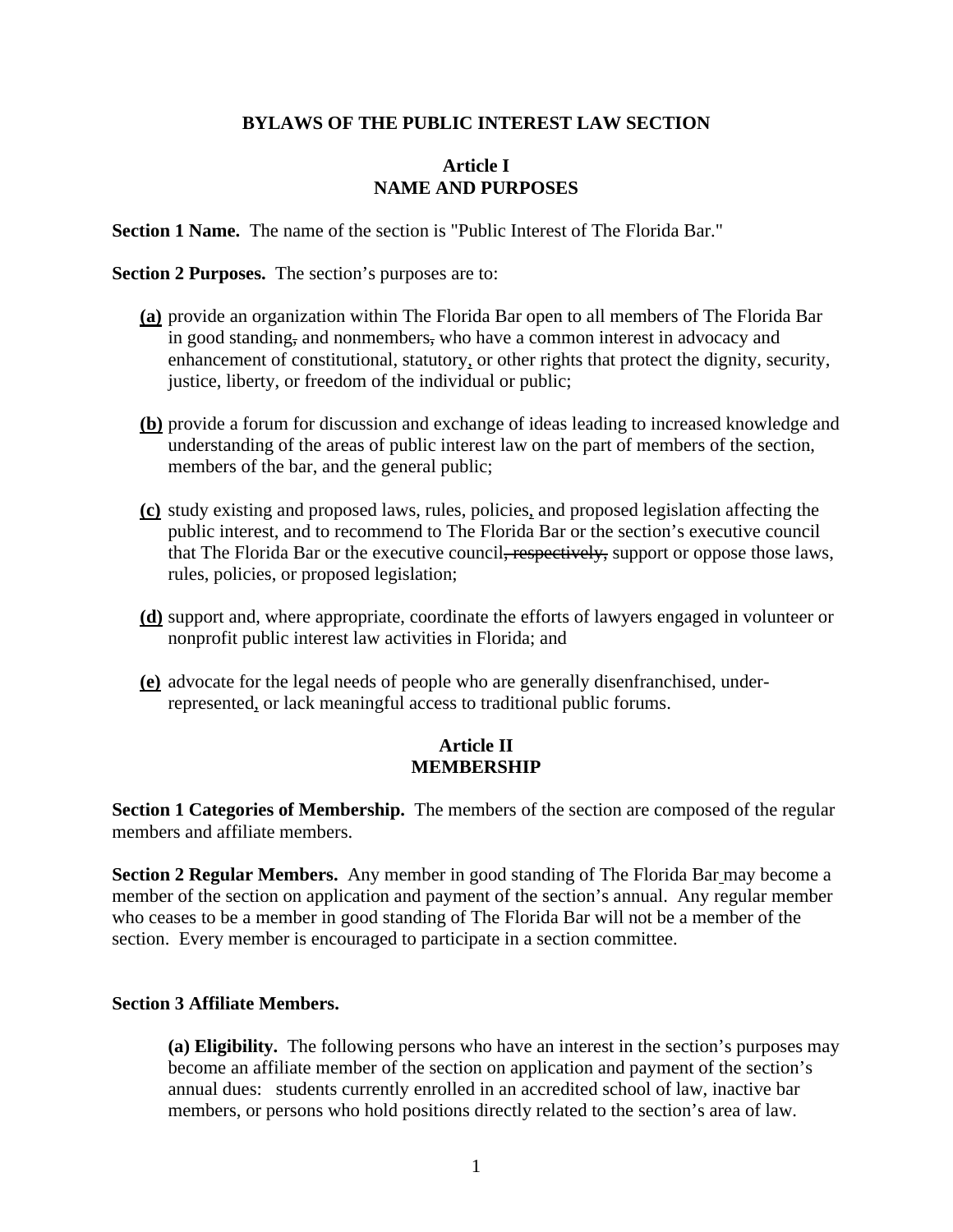**(b) Purpose.** Affiliate membership fosters the development, and communication of the multi-disciplinary information and ideas that comprise public interest law.

**(c) Rights and Privileges and Limitations.** Affiliate members have the same rights and privileges as regular members of the section except that they are not eligible to either serve on the executive council or vote on any section-wide matter, including, but not limited to, section elections as described in these bylaws. The number of affiliate members may not exceed one-third of the total section membership.

**Section 4 Annual Dues.** The annual dues will be in an amount fixed by the executive council and approved by The Florida Bar. The annual dues are due and payable on the first day of the fiscal year of the section. Annual dues will not be prorated.

# **Article III OFFICERS**

**Section 1 Officers.** The officers of the section are a chair, a chair-elect, a vice chair, a secretary, and a treasurer.

**Section 2 Ex-Officio Officer.** The sole ex-officio officer of the section is the immediate past chair.

**Section 3 Duties of Officers.** The duties of the officers are as follows:

**(a) Chair.** The chair presides at all meetings of the section and at all meetings of the executive council and appoints all committees and committee chairs with the approval or concurrence of the executive council. The chair is an ex-officio member of each committee of the section and represents the section on the council of sections of The Florida Bar. The chair is responsible for all reports to be submitted to The Florida Bar and performs other duties as customarily pertain to the office of chair.

**(b) Chair-Elect.** The chair-elect becomes chair in the event of death, resignation, or failure of the chair to serve for any reason. The chair-elect serves as acting chair only for the duration of the chair's temporary disability or absence. The chair-elect is responsible for other duties designated by the chair. The chair-elect is an ex-officio member of each committee of the section.

**(c) Vice Chair**. The vice chair becomes chair-elect in the event of death, resignation, or failure of the chair-elect to serve for any reason. The vice chair serves as acting chairelect's temporary disability or absence. The vice chair is responsible for other duties designated by the chair.

**(d) Secretary.** The secretary is responsible for all permanent files and records of the section, including the minutes of the meetings of the executive council and all section and council committee reports. The secretary must keep accurate minutes of the proceedings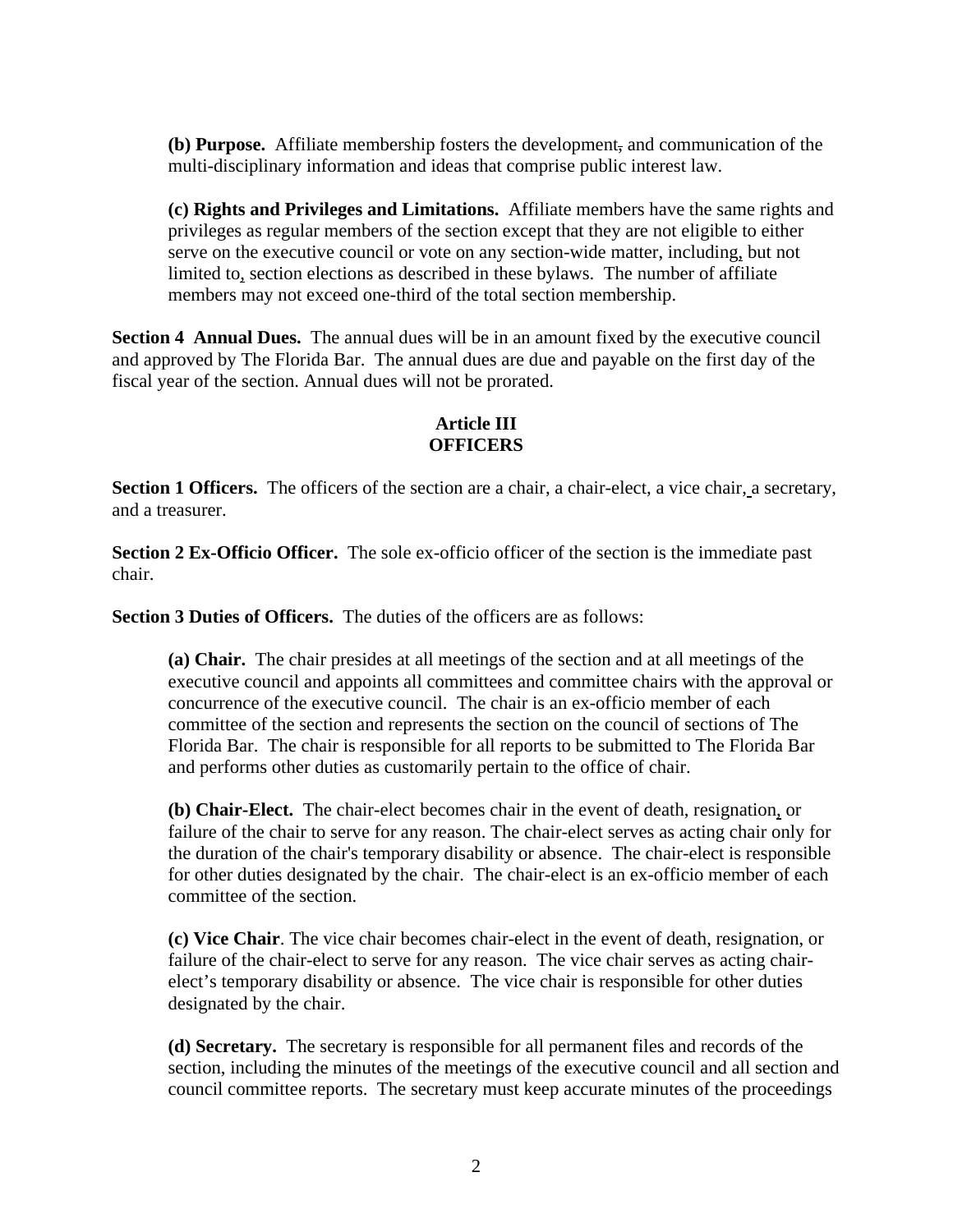of all meetings of the executive council and provide copies of the minutes to The Florida Bar's executive director.

(e) **Treasurer.** The treasurer serves as liaison to The Florida Bar and other sections on matters involving the section's finances and is responsible for accounting for all funds of the section, approving all disbursements, preparing annual financial statements under the supervision of the executive council, and preparing budget requests and amendments in a timely manner in accordance with the procedures of The Florida Bar.

**Section 4 Duties of Ex-Officio Officer.** The immediate past chair has duties as the chair of the section determines on consultation with the immediate past chair.

**Section 5 Term of Office of Officers.** The officers have the following terms:

**(a) Chair.** The term of office of the chair begins at the conclusion of the next annual meeting of the section after election to the office of chair-elect and ends at the conclusion of the next succeeding annual meeting of the general membership of the section. The chair is automatically succeeded by the chair-elect on expiration of the chair's term.

**(b) Chair-Elect.** The term of office of the chair-elect begins at the organizational meeting of the executive council during which the election to that office is held and ends at the conclusion of the next annual meeting of the section. The chair-elect is automatically succeeded by the vice chair on expiration of the chair-elect's term.

**(c) Vice Chair.** The term of the office of the vice chair begins at the organization meeting of the executive council during which the election of that office is held and ends at the conclusion of the next annual meeting of the section.

**(d) Secretary.** The term of office of the secretary begins at the organizational meeting of the executive council during which the election to that office is held and ends at the conclusion of the next annual meeting of the section.

**(e) Treasurer.** The term of office of the treasurer begins at the organizational meeting of the executive council during which the election to that office is held and ends at the conclusion of the next annual meeting of the section.

**(f) Term of Office of Ex-Officio Officer.** The term of office of the immediate past chair begins at the conclusion of the term as chair and ends at the conclusion of the next annual meeting of the section.

**Section 6 Eligibility.** Any voting member of the executive council except the ex-officio member is eligible to become an officer of the section subject to the elections requirements of these bylaws.

## **Article IV EXECUTIVE COUNCIL**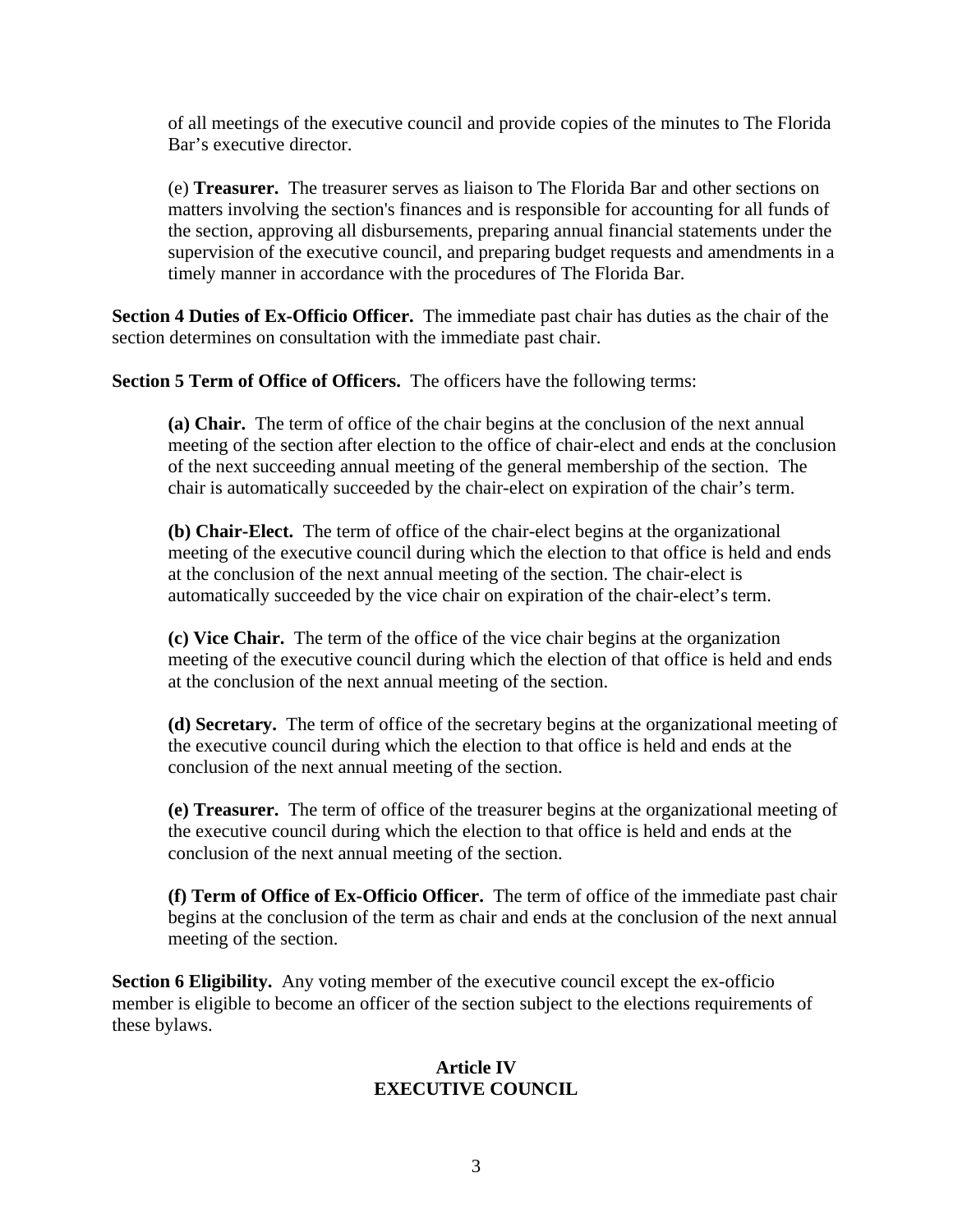**Section 1 Governing Body.** The executive council is the governing body of the section. It has general supervision and control of the affairs of the section, subject to the provisions of the Rules Regulating The Florida Bar, Standing Board Policies of the Board of Governors of The Florida Bar, and the bylaws of the section. It authorizes all commitments or contracts which entail the payment of money and expenditures of all section funds in accordance with Florida Bar policies. It will not authorize commitments, contracts, or expenditures involving amounts of money in excess of the total amount which is anticipated as receipts from dues during the fiscal year plus the amount which has been previously collected from dues and remains unexpended.

As the governing body of the section, the executive council has the power and authority to determine matters of policy concerning the affairs and purposes of the section which are not inconsistent with the policies of The Florida Bar. All recommendations of the section to The Florida Bar, any branch of the judiciary, or to any other group or body must first be approved by the executive council. Any recommendation made to other than The Florida Bar, must have the prior approval of The Florida Bar.

**Section 2 Members.** The executive council is composed of no fewer than 9, and no more than 25, voting members and may include non-voting members.

**Section 3 Categories of Voting Members**. The voting members of the executive council is composed of the following:

**(a) Ex-Officio Member.** The sole ex-officio voting member of the executive council is the immediate past chair of the section.

**(b) Designated Members.** The section's officers are designated as members of the executive council. Each section committee created in these bylaws may designate its chair to serve as a voting member of the executive council.

**(c) At-Large Members.** The balance of the voting members of the executive council are at-large members. These at-large members must number not less than one-half of the voting members of the executive council, as constituted at the annual meeting of the section.

**Section 4 Non-Voting Members.** The past chairs of the section are ex-officio non-voting members of the executive council.

**Section 5 Terms of Office of Voting Members.** The voting members of the executive council have the following term with each term beginning at the initial meeting of the incoming executive council held in conjunction with the next annual meeting of the section and ending at the conclusion of the final meeting of the outgoing executive council held in conjunction with the next annual meeting of the section.

**(a) Ex-Officio Member.** The term of office of the immediate past chair is 1 year beginning at the conclusion of the term as chair and ending at the conclusion of the next annual meeting of the section.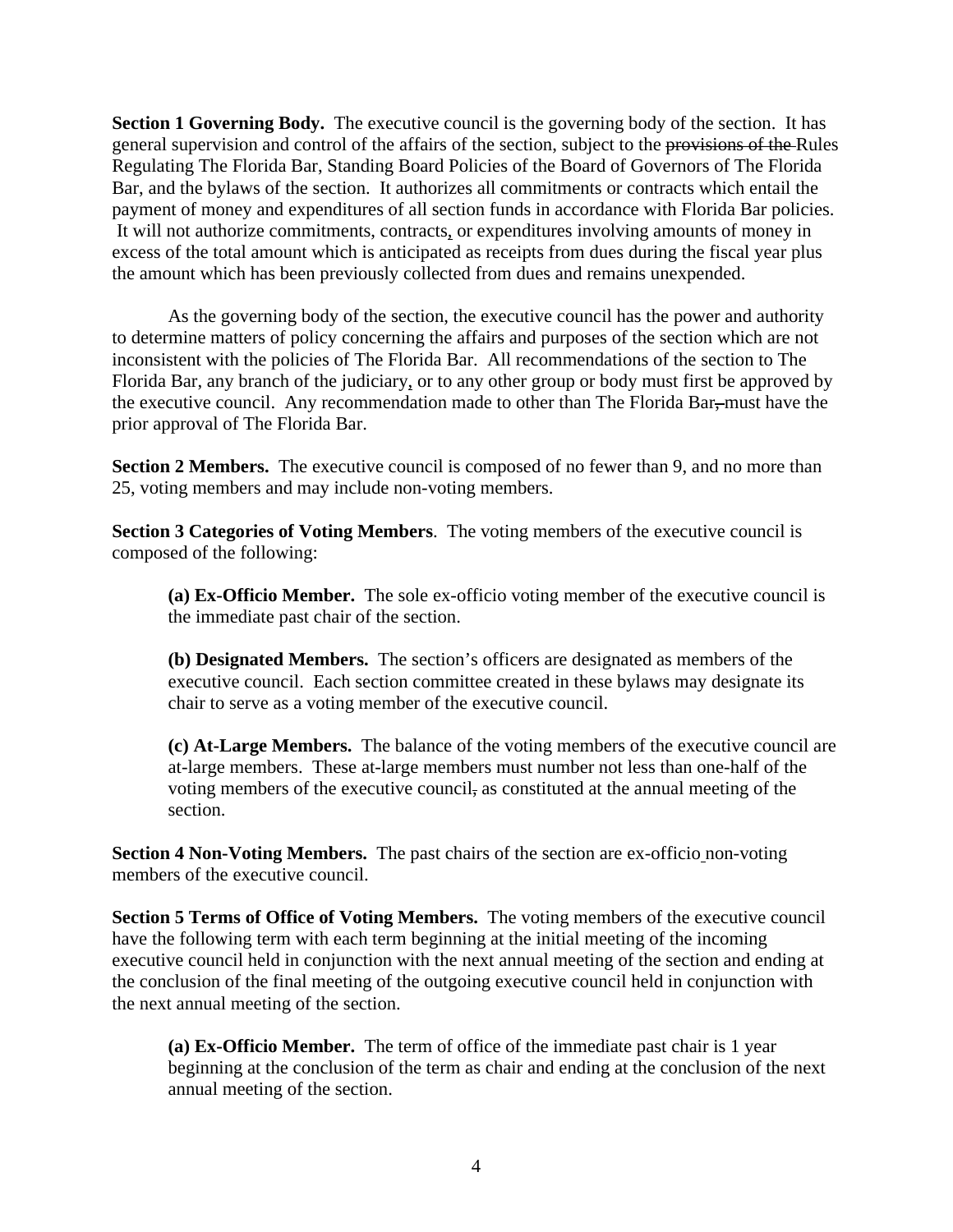**(b) Designated Members.** The term of office of the section's officers and chair of each section committee created in these bylaws is 1 year.

**(c) At-Large Members.** The term of office for at-large members is 2 years.

**Section 6 Removal for Lack of Attendance.** Any at-large member of the executive council who misses 2 meetings in 1 year without approval of the chair may be removed by the chair.

**Section 7 Meetings.** All meetings of the executive council, its committees, and meetings of the section and its committees are governed by the following provisions unless otherwise provided.

**(a) General Provisions.** The executive council will conduct its business at regular and special meetings as provided in these bylaws. Meetings will be conducted according to Robert's Rules of Order, unless another procedure is adopted by a majority of the members present and voting. The business of the executive council may also be conducted by correspondence.

**(b) Regular Meetings.** The executive council will hold its regular meetings in conjunction with the The Florida Bar's Annual Convention, Fall Meeting, and Winter Meeting. The outgoing executive council will hold its annual meeting and the incoming executive council will hold its organizational meeting at The Florida Bar Annual Convention.

**(c) Special Meetings.** The executive council may hold special meetings as agreed to in advance by a majority of the executive council, or when called by the chair with the concurrence of at least 2 other officers. Bylaws may not be amended at these meetings.

**(d) Telephone or Electronic Meetings.** Special meetings of the executive council may be held by telephone conference call or any other form of electronic communications in which all members can hear and be heard by other members attending the meeting. Telephone meetings are subject to the same requirements regarding agenda, quorum, voting, and minutes as any other meeting.

**(e) Quorum.** A majority of the executive council, including members present via a telephone connection that allows them to hear and be heard by other members, constitutes a quorum for the transaction of all business. A majority vote of the members of the executive council present and voting as recorded by the secretary constitutes the binding action of the executive council.

**(f) Agenda Items.** The section chair will distribute to all section members a written agenda of matters to be considered at any regular meeting of the executive council. The section chair will distribute to all members of the executive council and, if practical, to all members of the section, an agenda of matters to be considered at any special meeting of the executive council. The chair of the section may and at the request of any two members of the executive council must, submit in writing, to each of the members of the executive council, any proposal on which the executive council may be authorized to act at scheduled regular or special meetings.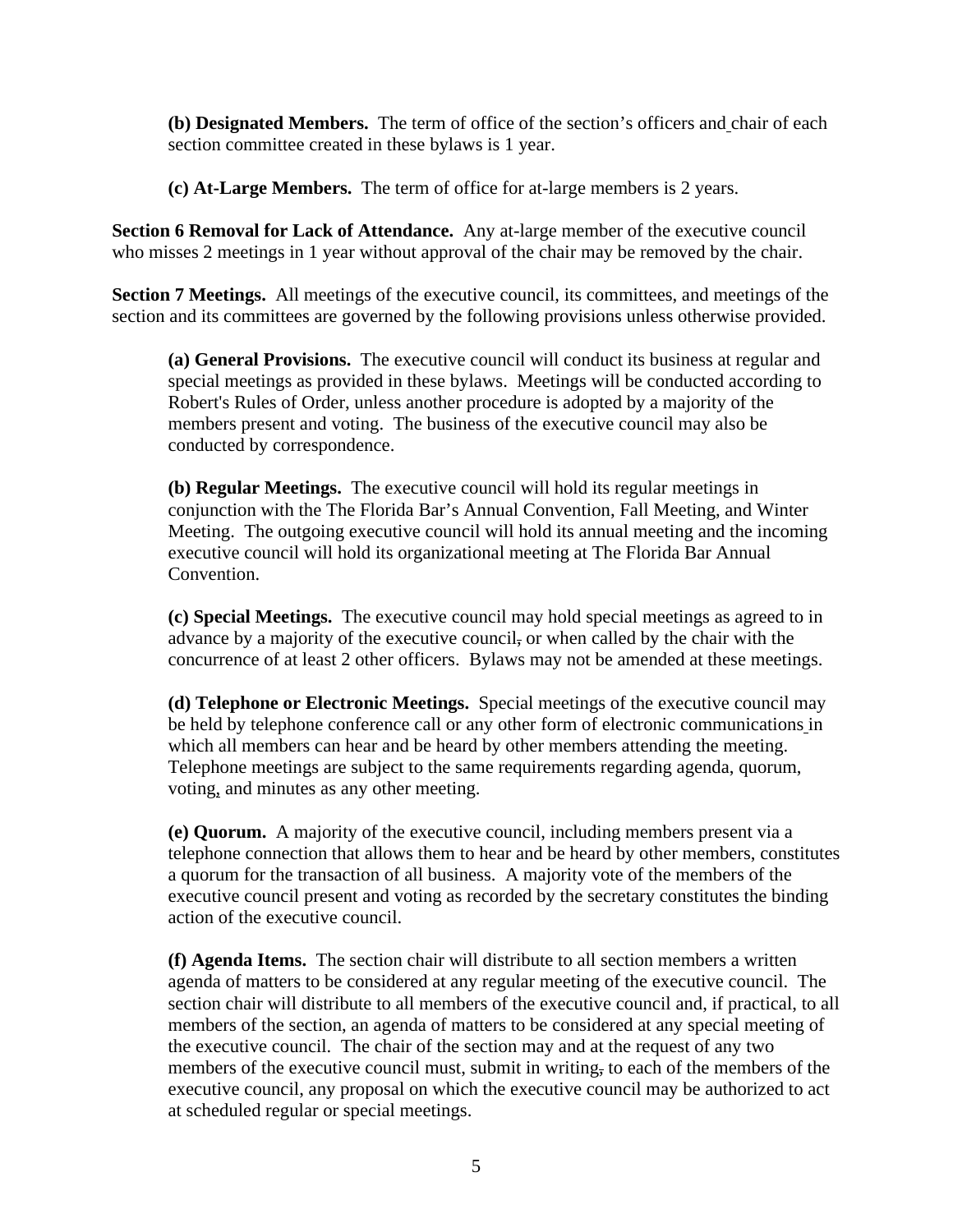**Section 8 Executive Committee.** The executive committee of the executive council is composed of the officers and the ex-officio officer of the section.

**(a) Purpose.** The executive committee conducts the business of the section when time is of the essence and it is not possible or feasible for the executive council to act. The chair has sole discretion to convene the executive committee.

**(b) Quorum.** All 5 members of the executive committee, including those members present by way of a telephone conference call in which they can hear and be heard by all other members in attendance at the meeting, constitutes a quorum to conduct any business by the executive committee.

**(c) Actions.** Any action by the executive committee must be taken on proper motion, resolution, and majority vote.

**(d) Notice.** Immediately after the action taken by the executive committee, the chair must notify, in writing, all members of the executive council of the following:

(1) the nature of the situation that exists causing the chair to convene the executive committee; and

(2) the action taken by the executive committee, including, but not limited to, the vote taken on any motion made.

**(e) Section Committee Responsibilities.** Each executive committee member must actively participate in at least 1 authorized section committee.

## **Article V EXECUTIVE COUNCIL COMMITTEES**

**Section 1 General.** The executive council's standing committees are budget, bylaws, and elections. The chair may appoint and dissolve other committees of the executive council, may appoint or remove members of all committees, appoints the chair of each committee, and may determine the jurisdiction and duties of each committee. Any regular member or affiliate member of the section may be appointed to a committee of the executive council, but the chair of the executive council committee must be an executive council member.

### **Section 2 Elections Committee.**

**(a) Purpose.** The elections committee manages and supervises the elections of the section.

**(b) General Duties of the Elections Committee** The elections committee must: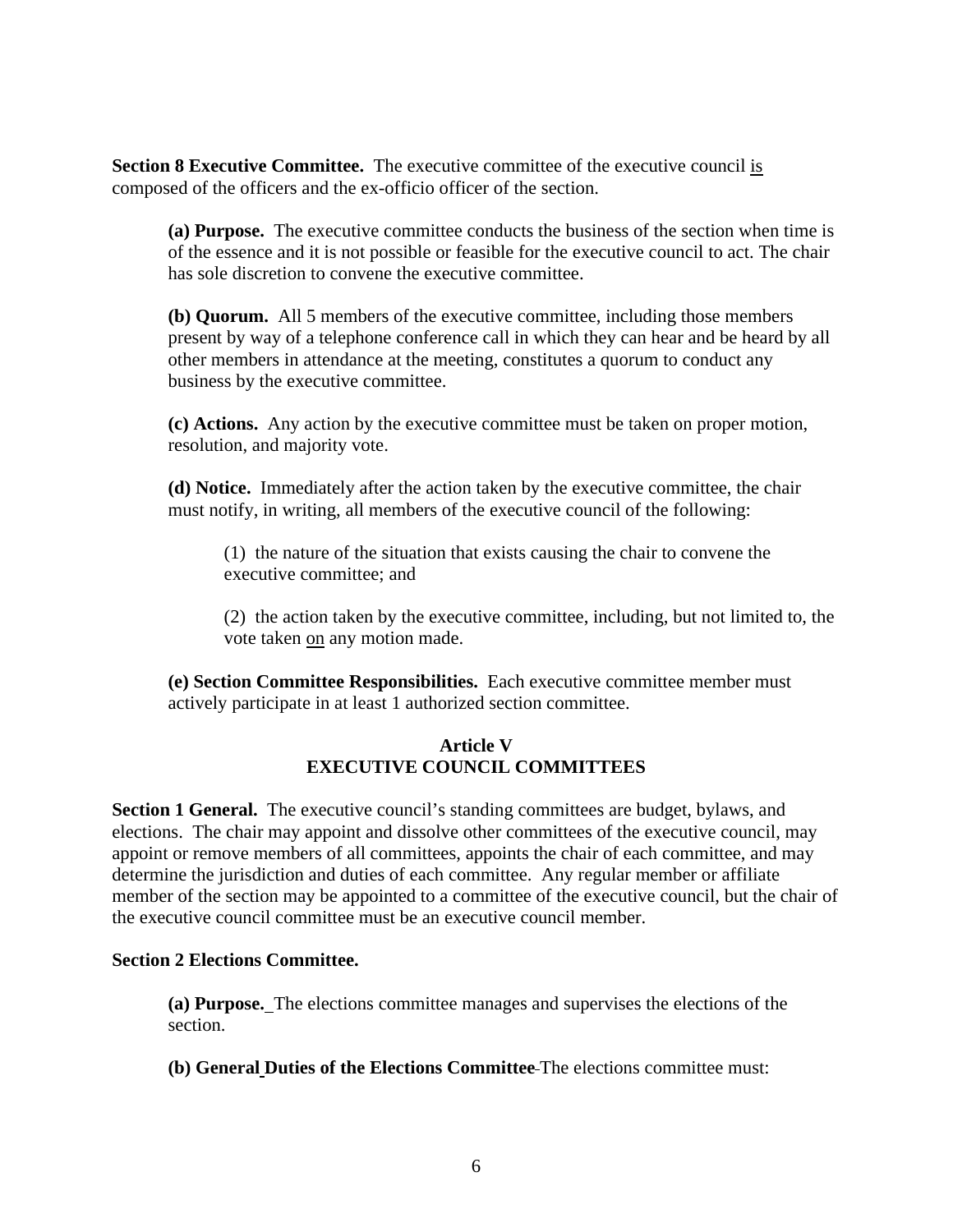(1) determine the annual schedule for section elections in accordance with these bylaws;

- (2) approve the form and content of all official ballots;
- (3) receive and tabulate all official ballots; and
- (4) report the results of all section elections to the executive council.

**(c) Duties of the Elections Committee at the Midyear Meeting of the Section.** The elections committee must certify to the executive council at the midyear meeting of the section the number of:

(1) designated members of the executive council whose terms commence at the initial meeting of the incoming executive council held in conjunction with the next annual meeting of the section;

(2) at-large members of the executive council whose terms expire at the conclusion of the final meeting of the outgoing executive council held in conjunction with the next annual meeting of the section; and

(3) vacancies created by the resignation of any of those at-large members of the executive council whose terms do not expire at the conclusion of the final meeting of the outgoing executive council held in conjunction with the next annual meeting of the section.

**Section 3 Budget Committee.** The budget committee develops future budgets, manages the section's current annual budget, and makes reports and recommendations to the executive council on the section's fiscal affairs. The treasurer is the chair of this committee.

**Section 4 Bylaws Committee.** The bylaws committee on either the chair's direction or its own initiative, will periodically review and analyze the substance of any of these bylaws. Proposed amendments may be made by majority vote of the committee. These proposed amendments must be submitted for consideration to either the general membership or the executive council under these bylaws.

## **Article VI SECTION COMMITTEES**

**Section 1 Creation and Dissolution.** The section committees are established in this article. Additional section committees may be established by amending this article in accordance with these bylaws. Section committees may be dissolved by the adoption of an amendment to this article which strikes all provisions relating to the committee to be dissolved.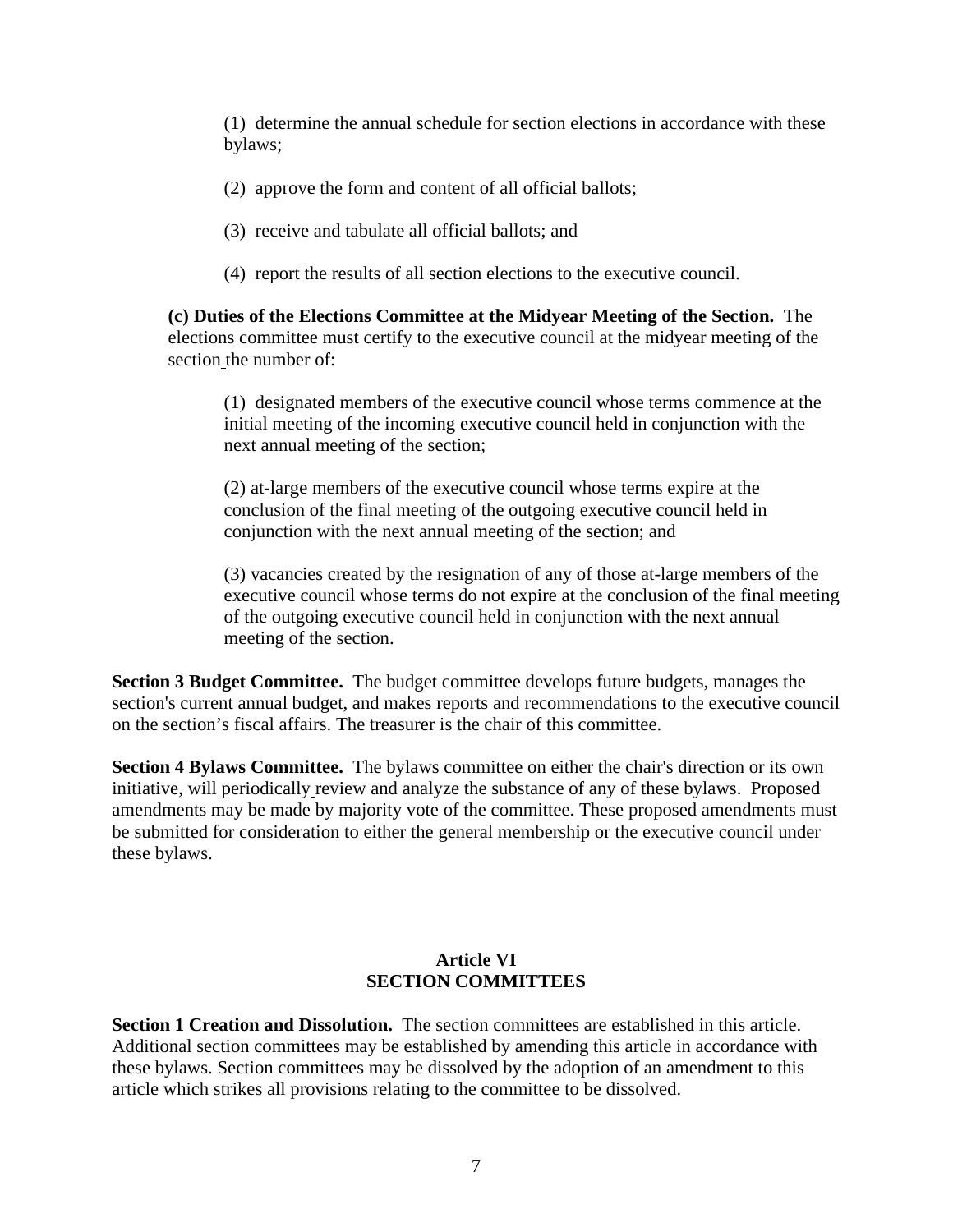**Section 2 Authorized Section Committees.** The following are authorized section committees:

**(a) Recruitment Committee.** The Recruitment Committee is responsible for member recruitment.

**(b) Engagement Committee.** The Engagement Committee is responsible for internal and external marketing, public relations, engagement with The Florida Bar, maintaining the section's website, and publishing.

**(c) Advocacy Committee.** The Advocacy Committee is responsible for litigation, legislation, amicus briefs, and work with community partners including non-profits.

- (i) Procedures. The advocacy committee shall adopt internal operating policies and procedures that are not inconsistent with these bylaws or the bylaws or standing policies of The Florida Bar. These operating policies must be approved by the executive council. Any changes to these operating procedures must be approved by the executive council before becoming effective.
- (ii) Membership. The advocacy committee shall be composed of the following members, as follows:

(1) one member of each of the subject matter workgroups described in these bylaws; and, hereinafter referred to as designated members. In the absence of a designated member, the chair of the subject matter workgroup will be the designated member of the advocacy committee; and

(2) the balance thereof to be at-large members appointed by the chair of the section, and hereinafter referred to as at-large members. Further, only at-large members are eligible to become chair of this committee and said chair shall be designated by the chair of the section.

**(d) Professional Development Committee.** The Professional Development Committee is responsible for section continuing legal education programs, mentoring, and expertise.

**(e) Networking Committee.** The Networking Committee is responsible for planning meetings, promoting camaraderie among section members, section awards, and section anniversary celebrations.

**Section 3 Reports to Executive Council.** Each section committee must report to the executive council on the past and future activities of the committee. Section committees must submit semiannual written reports to the section coordinator in sufficient time for inclusion of the reports in the general mailing to section members prior to the annual and midyear meetings of The Florida Bar, unless otherwise directed by resolution of the executive council.

**Section 4 General Provisions.** Each section committee may adopt other internal operating procedures that are not in conflict with these bylaws, including the creation of subcommittees as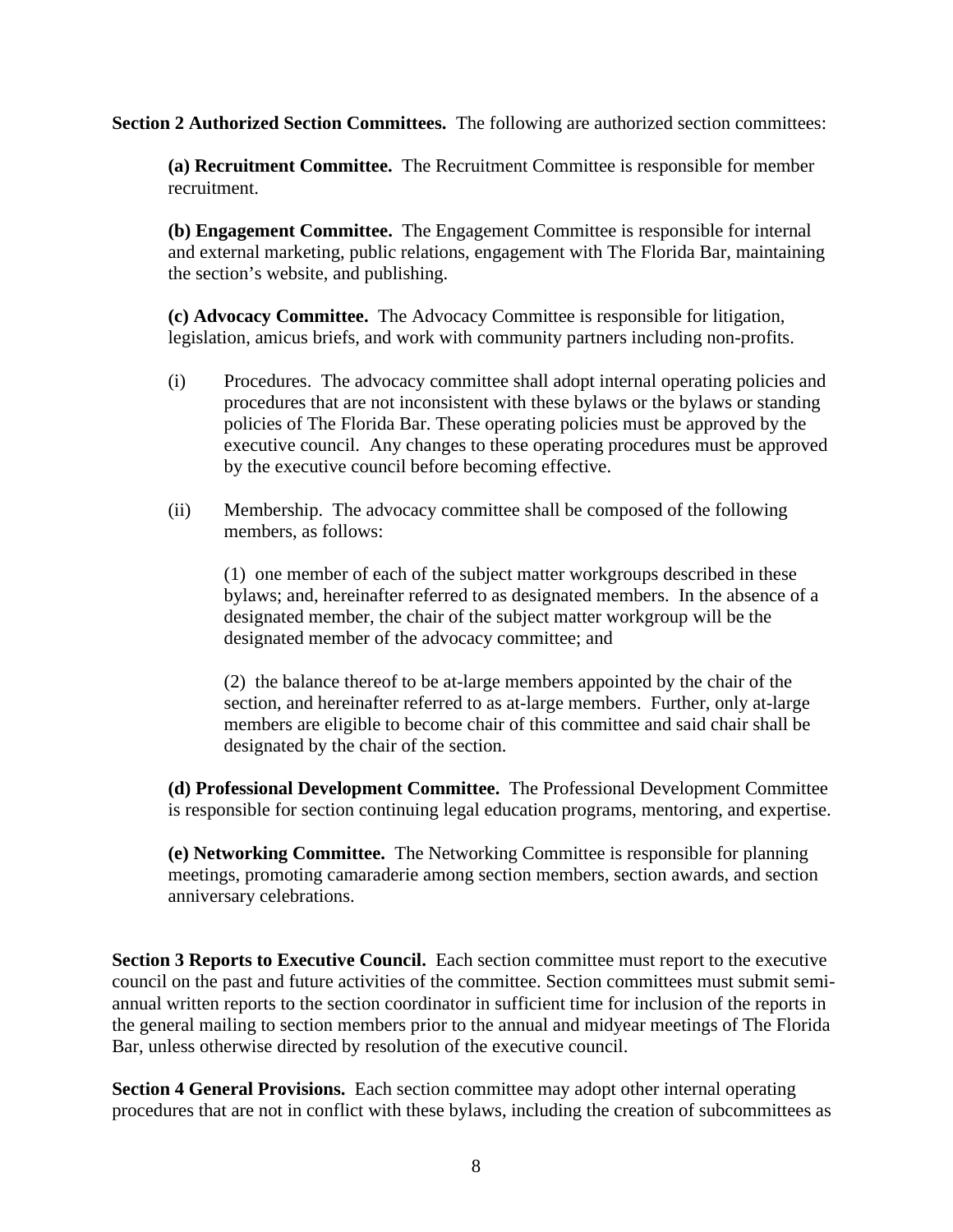necessary. Each section committee must provide a copy of its internal operating procedures to the section coordinator on their adoption.

### **Article VII SUBJECT MATTER WORKGROUPS**

The executive council may approve subject matter workgroups of the section which will conduct meetings to discuss topics related to specific areas of public interest practice. These subject matter workgroups may make recommendations to standing committees for actions such as continuing education programs, legislative positions or amicus curiae briefs. At least once a year, the executive council will review the viability of continuing each of the subject matter workgroups.

## **Article VIII MEETINGS**

**Section 1 Annual Meeting.** The section will hold an annual meeting of the general membership of the section in conjunction with The Florida Bar's Annual Convention and provide 30-days advance notice to all members of the annual meeting's time and place of.

**Section 2 Annual Executive Council Meeting.** The outgoing executive council will hold an annual meeting preceding the annual meeting of the section.

**Section 3 Organizational Meeting of the Executive Council.** The incoming executive council will hold an organizational meeting after the section's annual meeting, at which the vice chair, secretary, and treasurer will be elected.

**Section 4 Other Meetings.** The chair may call other regular or special meetings of the executive council or of the general membership of the section. The chair must give 30-days advance notice of any meetings of the general membership to all section members.

## **Article IX ELECTIONS**

### **Section 1 At-Large Positions Available for Election to the Executive Council.**

**(a) General.** Elections of at-large members to the executive council will be held at the annual meeting of the section based on the number of at-large positions available for election determined by the executive council during the midyear meeting as set forth elsewhere in these bylaws. All regular members of the section in good standing are eligible to vote for 1 person for each position available for election to the executive council.

**(b) Notice of Positions Available for Election**. The elections committee will prepare a notice of positions available for election to the executive council and section procedures for nominations to fill them which will be regular mail or electronically all members of the section no later than the first day of March.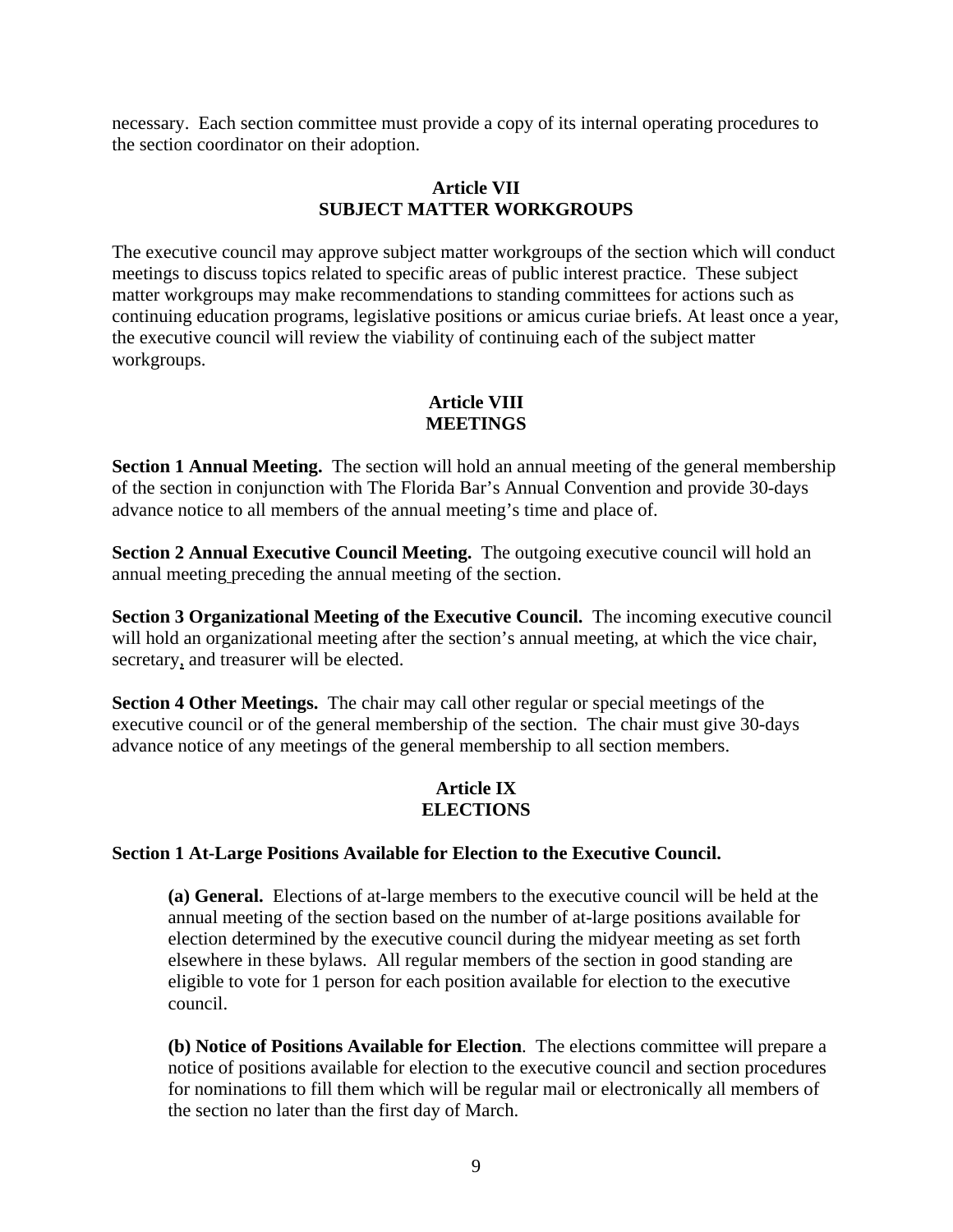**(c) Nomination Procedures.** Any section member in good standing may nominate 1 person for each position available for election to the executive council. Nominations must be in writing and received via any delivery method by The Florida Bar no later than the 15th day of April.

**(d) Determination of Eligibility.** The elections committee will determine the eligibility of each person nominated to fill a position available for election to the executive council under these bylaws and verify the nominee's willingness to serve. A person who is determined to be ineligible solely because of nonmembership in the section will be allowed 7 days to become eligible by becoming a member of the section.

**(e) Uncontested Elections.** If the number of eligible nominees is equal to or less than the number of positions available for election to the executive council, the elections committee will recommend to the executive council that the nominees be declared elected by acclamation.

**(f) Content of Official Ballots and Instructions.** The elections committee determines the form and content of official ballots and accompanying instructions for elections to fill positions available for election to the executive council. The elections committee may authorize the inclusion of biographical information about each nominee not to exceed 100 words, which each nominee must provide to the elections committee at least 15 days before the ballot is scheduled to be sent to the general membership.

**(g) Mailing and Return of Official Ballots.** The elections committee must distribute the official ballots for the election to fill positions available for election to the executive council at least 45 days prior to the first day of the annual meeting of the section. Section members must use the official ballot to vote and may use electronic means to transmit their official ballots to The Florida Bar. Votes made on anything other than the official ballot will not be counted in the election. Votes received at The Florida Bar after the Friday preceding the first day of the annual meeting will not be counted in the election.

**(h) Report of the Elections Committee.** The section administration will collect and account for all timely received official ballots and deliver them unopened to the elections committee at an open meeting that will be held within 48 hours of the annual meeting of the section. The elections committee will tabulate and record the votes then certify the following to the executive council, at the annual meeting of the section:

- (1) any election disputes; and
- (2) the election results.

**(***i***) Receipt and Approval of Report of the Elections Committee.** At the annual meeting of the section, the executive council will receive the report of the elections committee. The executive council first must decide any election disputes presented in the report of the elections committee. If a tie vote then exists between 2 or more nominees for the final position available for election to the executive council, the executive council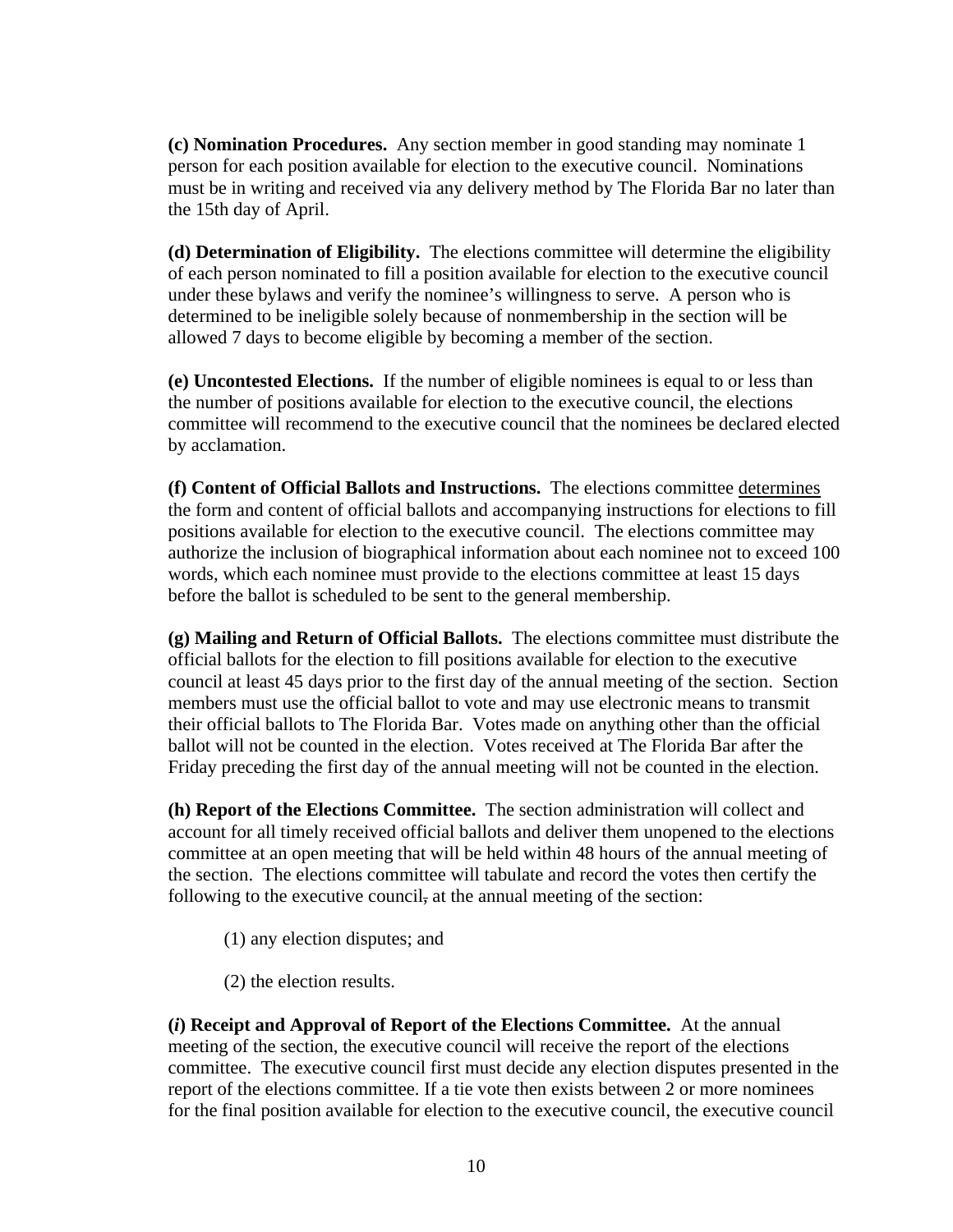will break the tie by majority vote. The executive council will then approve the election results on either the breaking of a tie or the determination that no tie exists.

### **Section 2 Officers.**

**(a) General.** The vice-chair, treasurer, and secretary are elected by a majority vote of the members of the incoming executive council present at the organizational meeting of the executive council.

**(b) Eligibility of Nominees.** Only members of the executive council who have served a minimum of 1 year on the executive council are eligible to be nominated or elected as the vice chair of the section.

**(c) Nomination Procedures.** The elections committee will solicit and receive eligible nominations for each officer to be elected at the organizational meeting of the executive council. Those nominees for each office who have been identified must be listed on the agenda for the organizational meeting of the executive council which will be distributed to all members of the section prior to the annual meeting of the section. Additional nominations may be received at the organizational meeting of the executive council prior to the election of officers.

**(d) Voting Procedures.** A separate vote must be taken for each officer to be elected. Voice votes must be used unless at least 5 members of the executive council request a secret ballot. Each member of the executive council has 1 vote for each officer to be elected. If no nominee receives a majority of votes on the first ballot, the members of the executive council will hold a second vote between the 2 nominees with the highest vote totals on the first ballot.

**Section 3 Vacancies.** The executive council may fill any permanent officer or executive council vacancy for the balance of the unexpired term at any time after the permanent vacancy, except as otherwise provided in these bylaws.

### **Section 4 Vacant At-Large Positions Council.**

The executive council may fill any vacant at-large position that is vacant for a reason other than the term is expiring.

## **Article X AMENDMENTS**

**Section 1 Approval by General Membership.** These bylaws may be amended at any general meeting of the section by a majority vote of the members of the section present and voting only if a copy of each proposed amendment is e-mailed or mailed to each member of the section with the notice and agenda for that meeting of the section.

**Section 2 Approval by Executive Council.** These bylaws may be amended at any regular meeting of the executive council by a majority vote of the council members present and voting,